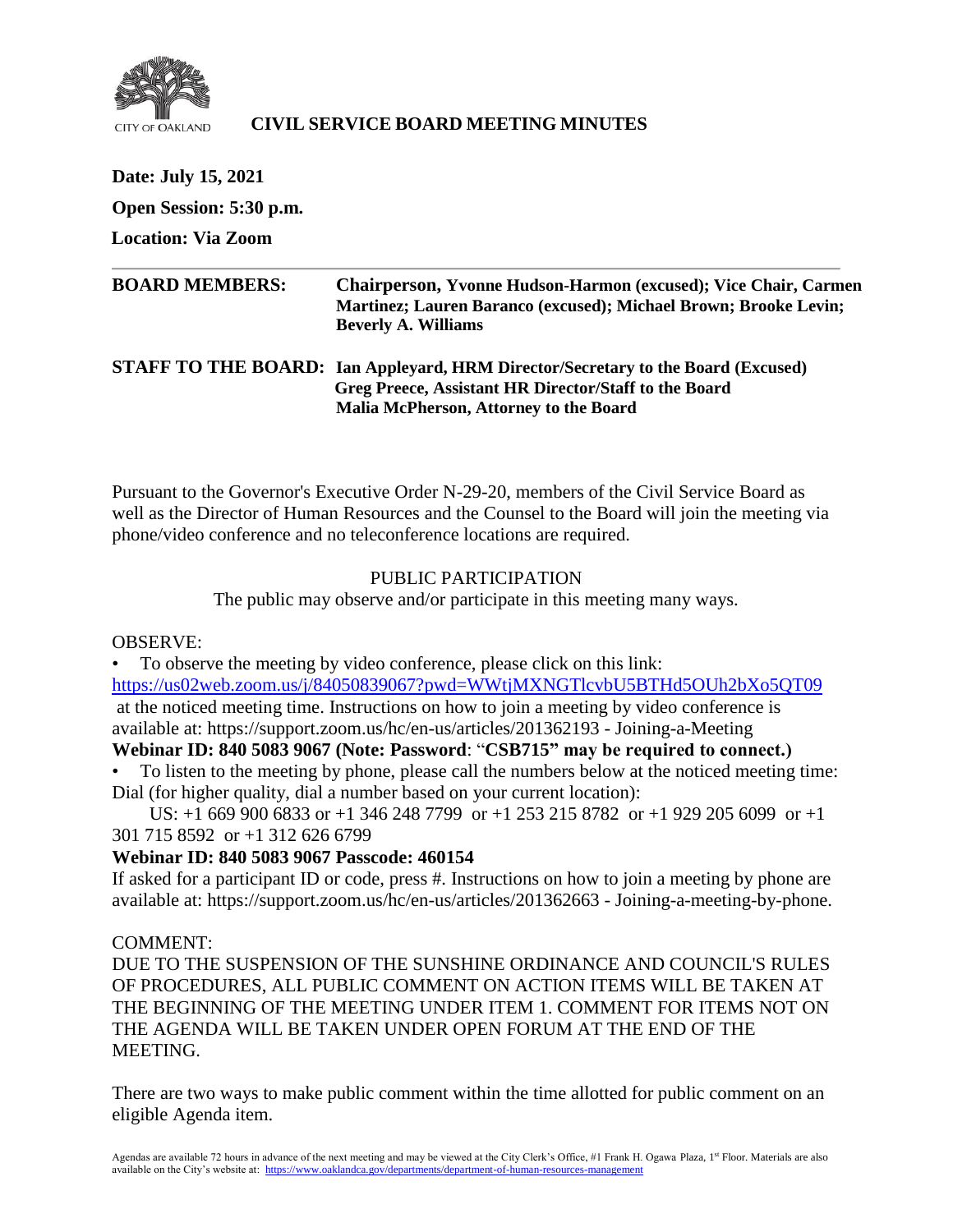• To comment by Zoom video conference, click the "Raise Your Hand" button to request to speak when Public Comment is being taken on an eligible agenda item at the beginning of the meeting. You will then be unmuted, during your turn, and allowed to participate in public comment. After the allotted time, you will then be re-muted. Instructions on how to "Raise Your Hand" is available at: https://support.zoom.us/hc/en-us/articles/205566129 - Raise-Hand-In-Webinar.

• To comment by phone, please call on one of the above listed phone numbers. You will be prompted to "Raise Your Hand" by pressing "\*9" to request to speak when Public Comment is being taken on an eligible agenda Item at the beginning of the meeting. You will then be unmuted, during your turn, and allowed to make public comments. After the allotted time, you will then be re-muted. Instructions of how to raise your hand by phone are available at: https://support.zoom.us/hc/en-us/articles/201362663 - Joining-a-meeting-by-phone.

If you have any questions, please email Greg Preece, Assistant Director of Human Resources at GPreece@oaklandca.gov. – Human Resources Management Department.

#### **OPEN SESSION AGENDA**

# **ROLL CALL**

## **1) PUBLIC COMMENT:**

#### **COMMENT ON ALL ACTION ITEMS WILL BE TAKEN AT THIS TIME. COMMENTS FOR ITEMS NOT ON THE AGENDA WILL BE TAKEN DURING OPEN FORUM.**

## **2) APPROVAL OF THE JULY 15, 2021 CIVIL SERVICE BOARD MEETING AGENDA**

**ACTION** 

**45064 A motion was made by Member Williams and seconded by Member Brown to approve the July 15, 2021 Civil Service Board Meeting Agenda with the modification of taking Item 6a out-of-order immediately after the Consent Calendar. The motion passed.** 

**Votes:** Board Member Ayes: 4 – Martinez, Brown, Levin, Williams.

Board Member Noes: None Board Member Abstentions: None Board Members Absent: Hudson-Harmon, Baranco

## **3) UPDATES, SECRETARY TO THE BOARD INFORMATION**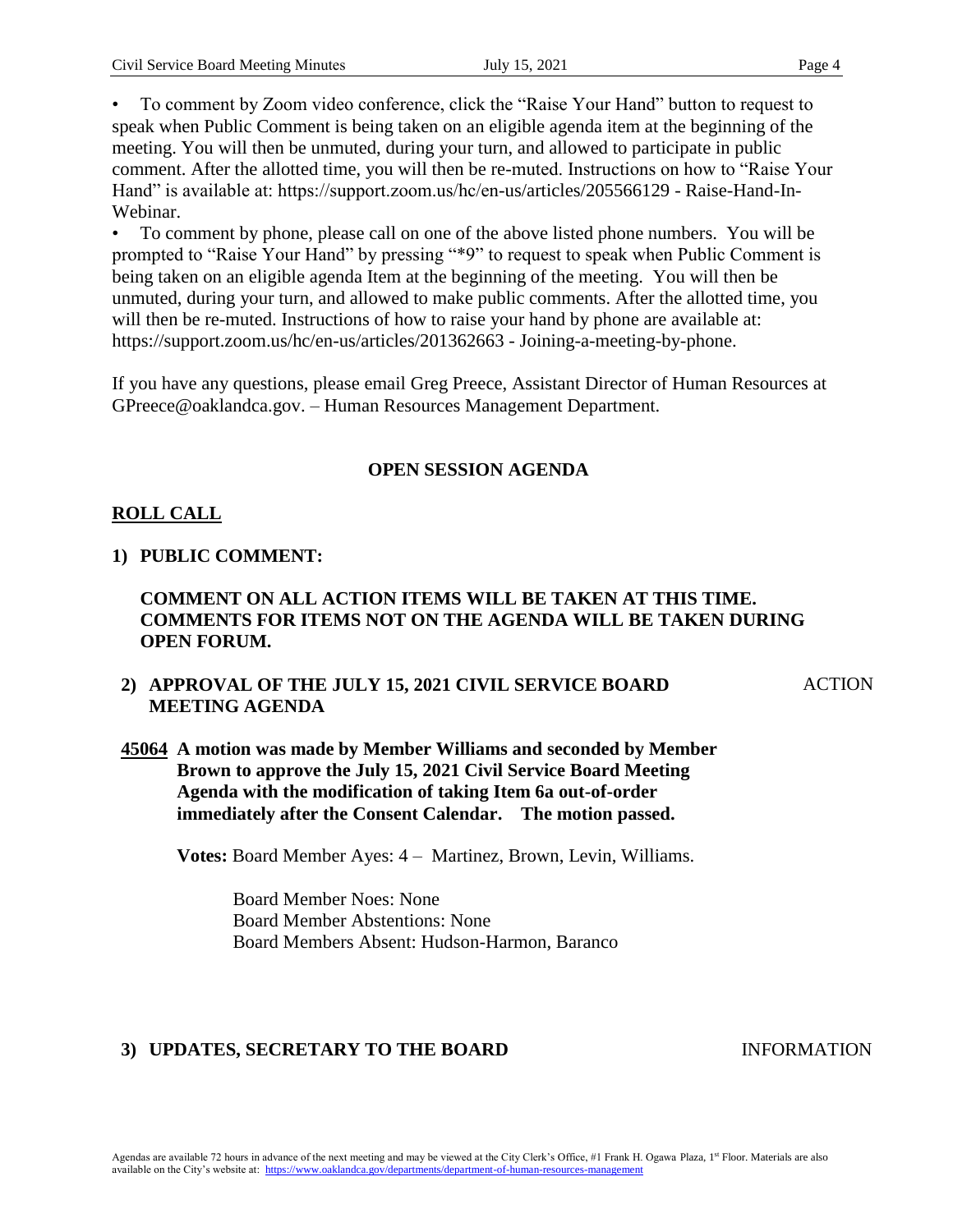## **4) CONSENT CALENDAR:**

- a) Approval of Provisional Appointments (0)
	- There are no provisionals this month.
- b) Approval of Employee Requests for Leave of Absence (3)
	- Human Resources Management Department (1)
	- Oakland Public Library (1)
	- Planning & Building Department (1)
- c) Approval of Revised Classification Specifications (0)
	- There are no classification specifications this month.

#### **45065 A motion was made by Member Brown and seconded by Member Williams to approve the July 15, 2021 Consent Calendar. The motion passed.**

**Votes:** Board Member Ayes: 4 – Martinez, Brown, Levin, Williams.

Board Member Noes: None Board Member Abstentions: None Board Members Absent: Hudson-Harmon, Baranco

# **5) OLD BUSINESS:**

| a) Approval of May 20, 2021 Civil Service Board Meeting Minutes                                                                                                                    | <b>ACTION</b> |
|------------------------------------------------------------------------------------------------------------------------------------------------------------------------------------|---------------|
| There was not a quorum of members at this meeting who were present at the May<br>20, 2021 meeting to pass this item. The item will be continued to the August 19,<br>2021 meeting. |               |
| b) Approval of June 17, 2021 Civil Service Board Meeting Minutes                                                                                                                   | <b>ACTION</b> |
| 45067 A motion was made by Member Williams and seconded by Member<br>Levin to approve the June 17, 2021 Civil Service Board Meeting<br>The motion passed.<br><b>Minutes.</b>       |               |
| <b>Votes:</b> Board Member Ayes: 4 – Martinez, Brown, Levin, Williams.                                                                                                             |               |

Board Member Noes: None Board Member Abstentions: None Board Members Absent: Hudson-Harmon, Baranco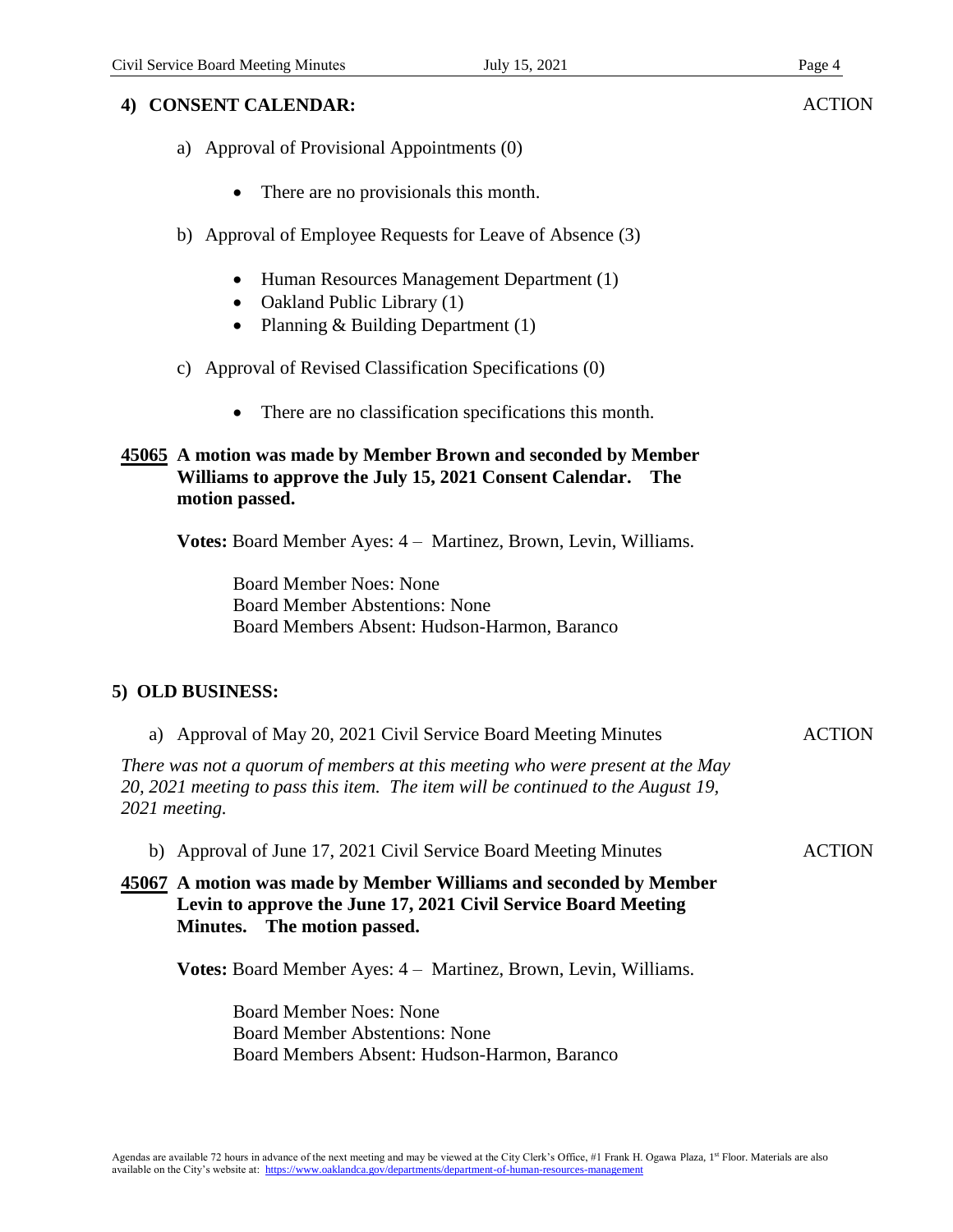|    | c) Determination of Schedule of Outstanding Board Items                                                                                                                                                                                                                                                                                         | <b>ACTION</b>      |
|----|-------------------------------------------------------------------------------------------------------------------------------------------------------------------------------------------------------------------------------------------------------------------------------------------------------------------------------------------------|--------------------|
|    | 45068 A motion was made by Member Brown and seconded by Member<br>Williams to approve the request from the Oakland City Attorney's<br>Office and the Appellant to continue the Hearing Officer's Report for<br>Appeal OPD-2020-AP01 to the September 16, 2021 meeting.<br><b>The</b><br>motion passed.                                          |                    |
|    | <b>Votes:</b> Board Member Ayes: 4 – Martinez, Brown, Levin, Williams.                                                                                                                                                                                                                                                                          |                    |
|    | <b>Board Member Noes: None</b><br><b>Board Member Abstentions: None</b><br>Board Members Absent: Hudson-Harmon, Baranco                                                                                                                                                                                                                         |                    |
|    | d) Informational Report on the Status of Temporary Assignments for<br>Temporary Contract Service Employees (TCSEs) and Exempt Limited<br>Duration Employees (ELDEs) Including a Report of the Names, Hire<br>Dates, and Departments of all ELDE's and TCSEs in Accordance with<br>the Memorandum of Understanding Between the City and Local 21 | <b>INFORMATION</b> |
|    | There is no report available this month.                                                                                                                                                                                                                                                                                                        |                    |
| e) | <b>Update on Common Class Study</b>                                                                                                                                                                                                                                                                                                             | <b>INFORMATION</b> |
|    | There is no update this month.                                                                                                                                                                                                                                                                                                                  |                    |
| f) | Civil Service Rule Policy Update                                                                                                                                                                                                                                                                                                                | <b>INFORMATION</b> |
|    | There is no update this month.                                                                                                                                                                                                                                                                                                                  |                    |
| g) | Update Regarding Measure Q Hiring Efforts                                                                                                                                                                                                                                                                                                       | <b>INFORMATION</b> |
| h) | Hiring Process Discussion – Staffing Report and Recruitment $\&$ Hiring<br>Process                                                                                                                                                                                                                                                              | <b>INFORMATION</b> |
|    | 6) NEW BUSINESS:                                                                                                                                                                                                                                                                                                                                |                    |
| a) | Approval of New Classification Specifications for Custom Application<br>Developer III and Oracle Application Developer III                                                                                                                                                                                                                      | <b>ACTION</b>      |
|    | *This item was moved to after the Consent Calendar                                                                                                                                                                                                                                                                                              |                    |
|    | 45066 A motion was made by Member Levin and seconded by Member<br>Williams to approve the New Classification Specifications for Custom<br>Application Developer III and Oracle Application Developer III.<br>The motion passed.                                                                                                                 |                    |

**Votes:** Board Member Ayes: 4 – Martinez, Brown, Levin, Williams.